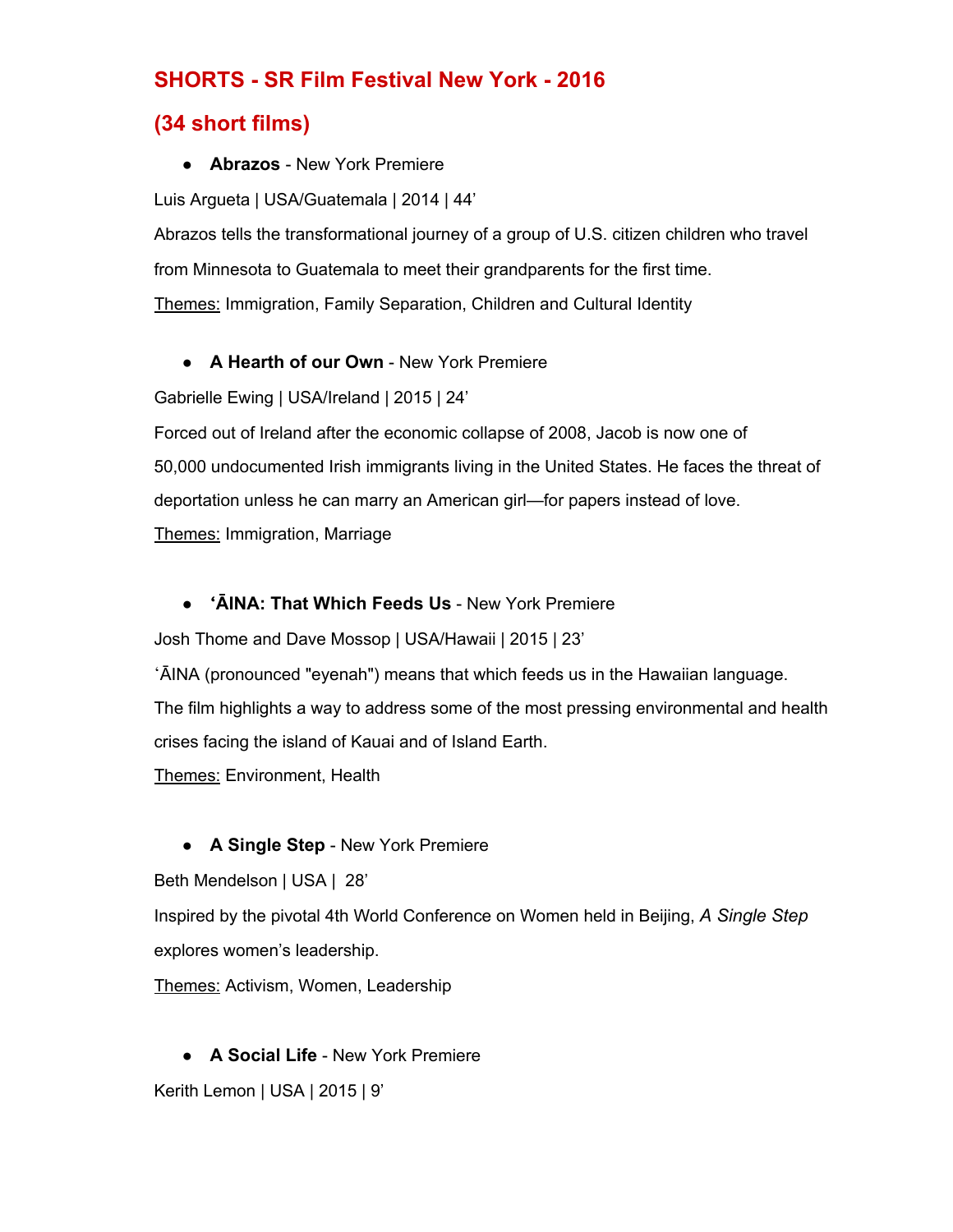Meredith is an ambitious career girl who wants to have it all in this hyper-connected day and age.

Themes: Career Women, Social Media

## ● **Bodies of Resilience** - North American Premiere

Jill Woodward | USA/ GREECE | 2015 | 9'

A poetic exploration of the ephemeral nature of the immigration experience in Greece through dance.

Themes: Immigration, Dance

**• Border** - New York Premiere

Itshc Mahler | Israel | 2014 | 17'

Daniel is a black man, a refugee from Sudan, and lost in the desert that forms the buffer zone between Egypt and Israel. Anna is a young Eastern European woman. When Daniel and Anna meet in the desert they share no common language, both have a common goal the border with Israel.

Themes: Borders, Racism, Refugees

**• Cinémétèque** - New York Premiere

Hassan Hamza | France | 2013 | 7'

Djamel has been an actor for about ten years but never had a part in a movie. He is passing an audition.

Theme: Acting, Stereotypes

### **• Deconstructing Facebook** - New York Premiere

Meredith Stern | USA | 2015 | 30'

Facebook has become our constant companion and is as often a place to share good news as it is a mirror and amplifier of our insecurities, but we don't ever talk about its impact on our lives.

Themes: Social Media, Social Effects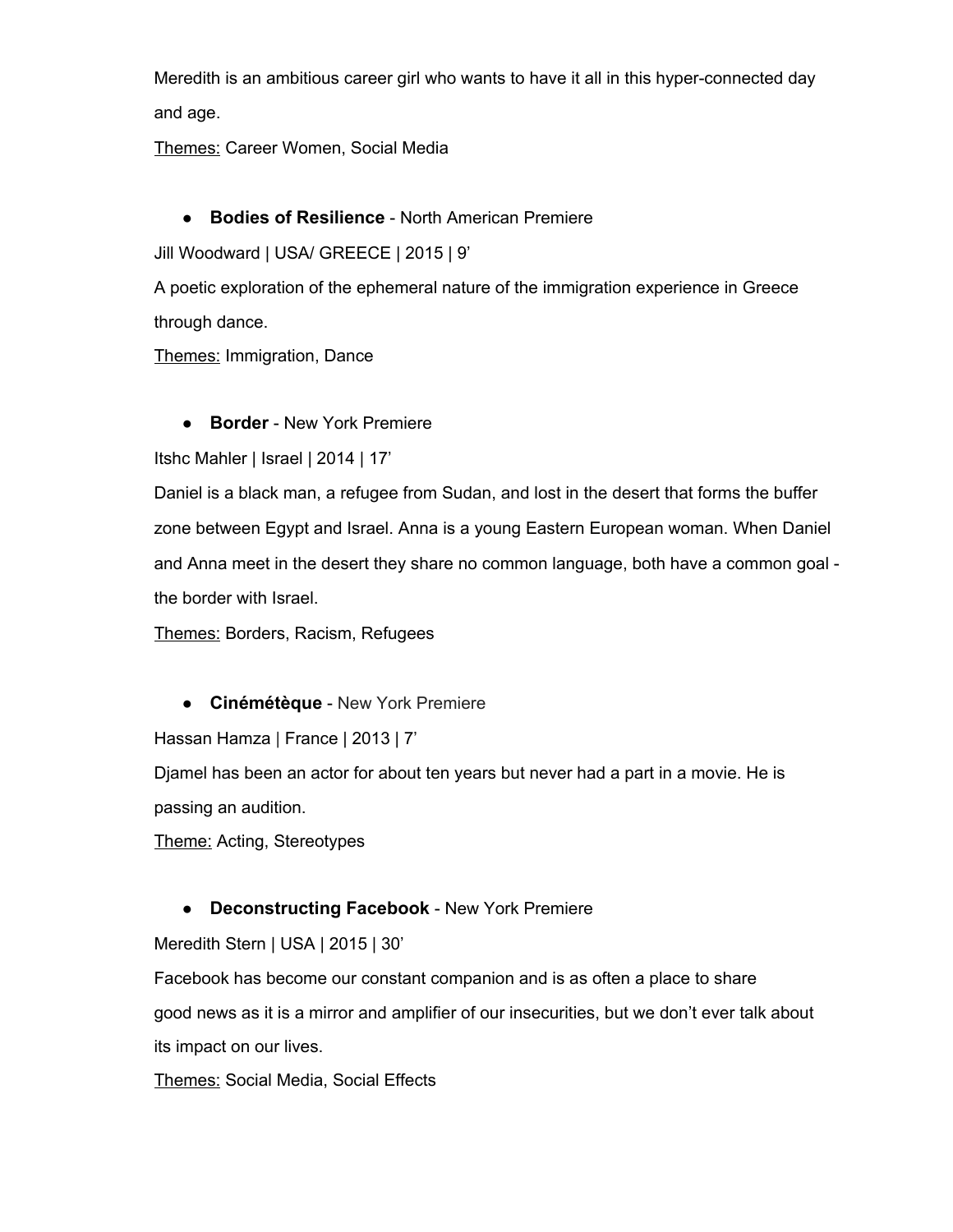## **• Eclipse** - US Premiere

Ara Yernjakyan | Armenia | 2014 | 14'

Every war crime creates a new one. The heaviest blow and the gravest burden falls on the children who suffer and whose fates are forever changed or destroyed.

Theme: Family, Armenian Genocide, War crimes

## ● **Gen A** World Premiere

Napat Tangsanga | Thailand | 2014 | 10'

How can the old generation communicate with the new generation through social media? Themes: Social Media, Generation gap

## **• Girl on the Moon** - North American Premiere

Aren Malakyan | Armenia | 2015 | 30'

This film captures the first steps of disabled people and how they try to change the course of their lives through dance.

Theme: Disability, Dance, Armenia

### **• Greg Taylor - Ghost** - New York Premiere

Gregg Jamback and Jamie Huss | USA | 2014 | 30'

Greg Taylor spent 17-years in prison for a crime he did not commit. These interviews were taken just before his release.

Theme: Exoneration

### ● **How to Cross from Jiliz to Jiliz** New York Premiere

Marineh Kocharyan and Sona Kocharyan | Armenia/Georgia | 2014 | 15'

They say there is a border, but none of the villagers have ever seen it. Lousine is a little girl who dreams of getting together with her grandmother and her other relatives who live on the other side of the border one hundred meters away.

Theme: Borders, Georgia, Armenia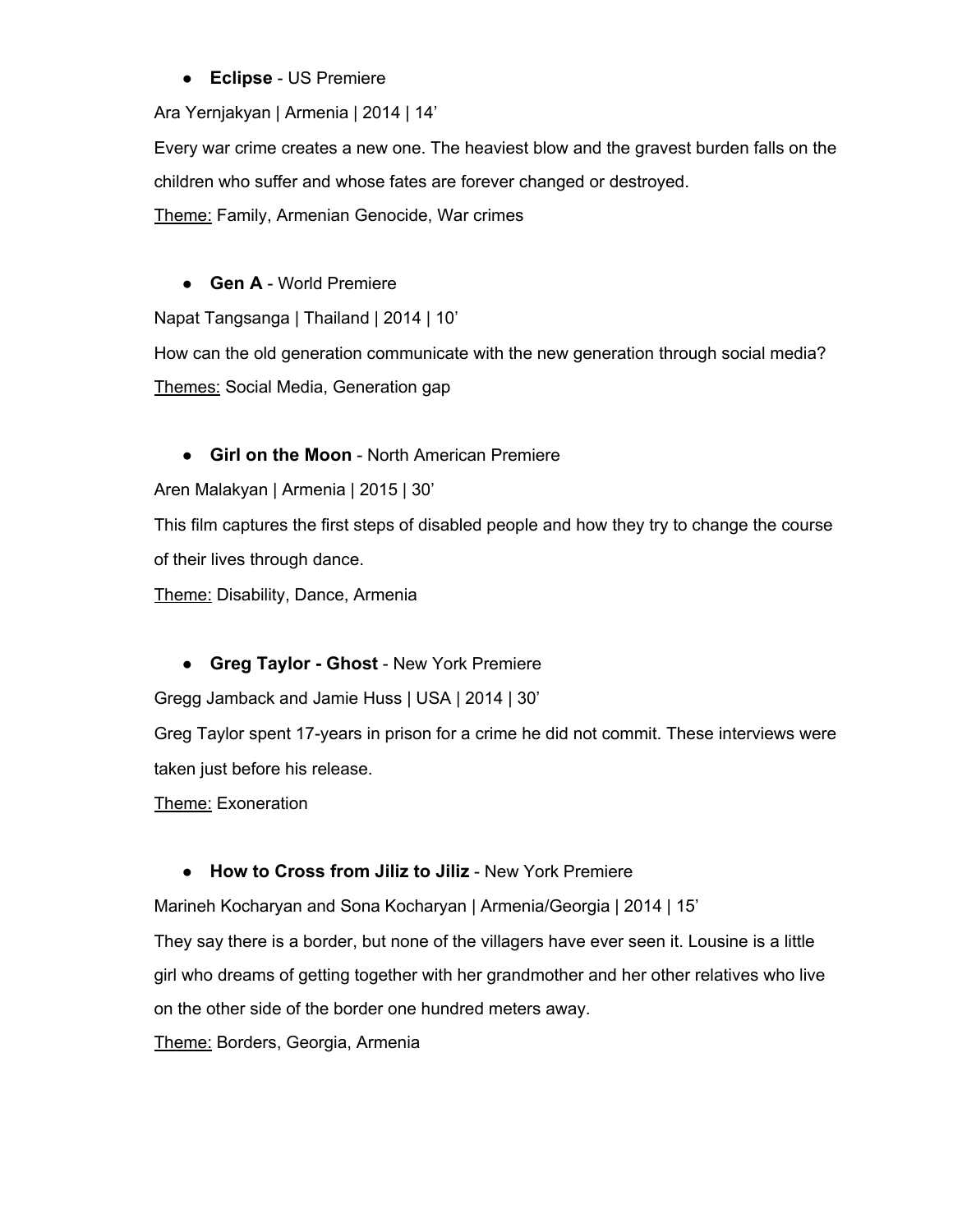## **• Hungry** - New York Premiere

Jillie Simon and Thomas Simon | USA | 2015 | 23'

Allison, a shy, idealistic grade school teacher, has a fear of speaking up in public (other than in front of her kids). But when she finds out that children in her school are going hungry - thanks to federal cutbacks in the school lunch programs - it compels her to do things she wouldn't have thought she could do, including confronting a Congressman, in order to help the children.

Themes: Activism, Child Hunger, School System

# **• Hungry for Love** - North American Premiere

Justin Ambrosino | USA | 2015 | 15'

Two down-and-out foodies meet for the first time and embark on an all night dining adventure through Sapporo, Japan in search of self-acceptance and love.

Themes: Food Addiction, Obesity, Self Image

# **• I Say Dust** - New York Premiere

Darine Hotait | USA/Lebanon | 2015 | 15'

I Say Dust explores poetry in cinema through the story of two Arab-American women in New York City who fall in love, argue home and identity, engage in a chess battle, and express themselves through the power of the spoken word.

# **•** Little Father - US Premiere

Ioana Tucan | USA/ Iran | 2015 | 8'

An illegal immigrant has to decide if he goes home to deal with a family crisis without being able to come back or remain in US investing in the new life he's trying to build. Theme: Immigration

**• Moving Stories** - New York Premiere Nora Armani | USA | 2012 | 18'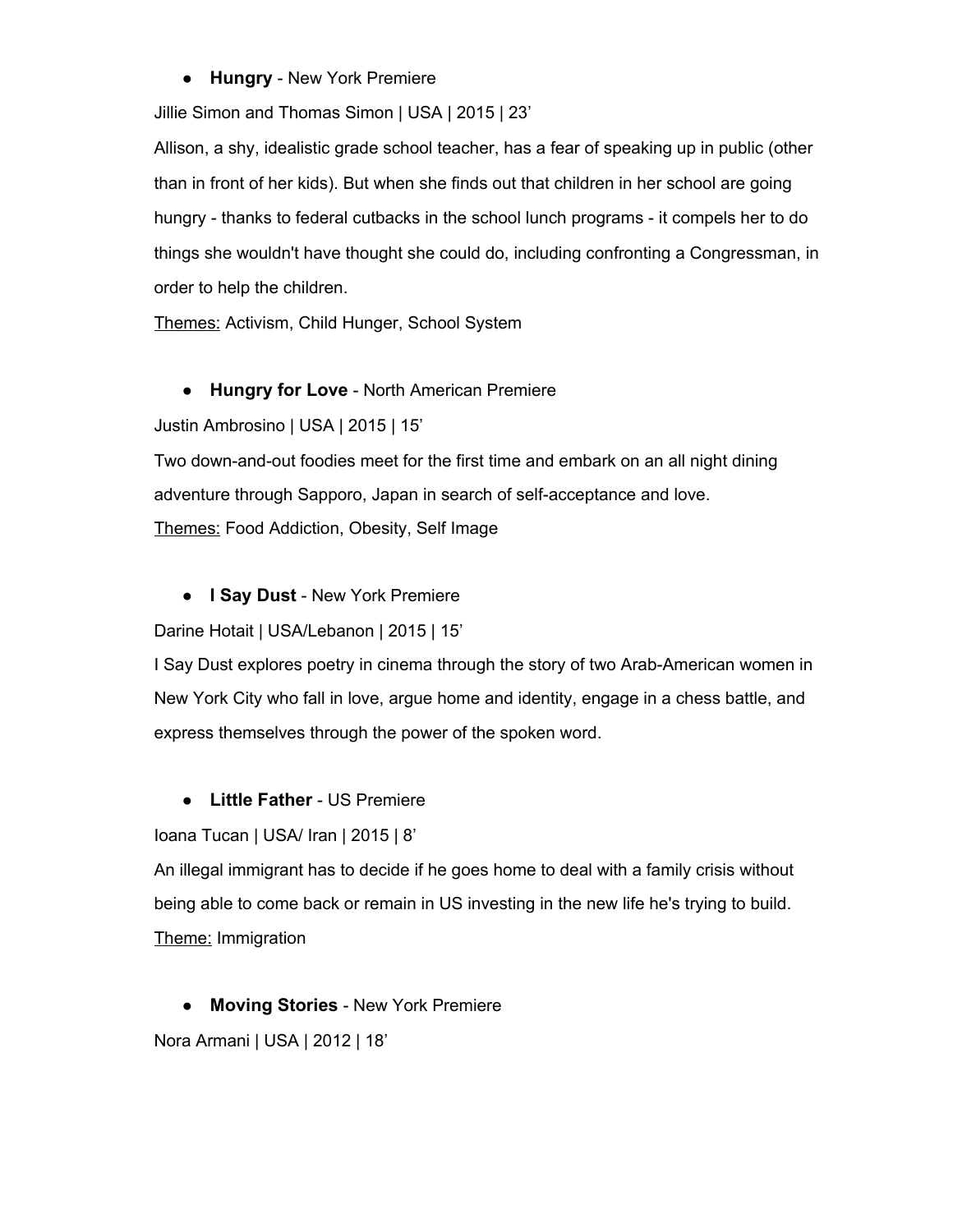The story of two women linked by an apartment from which one is moving out and the other in. For the first one this is a definitive move and the closing chapter after 40 years in this apartment, while for the second it is just a stage, one more move along many, and the start of a new life.

Themes: Moving House, Changes in Lifestyle, Women

• My Beautiful White Skin - New York Premiere

Stuart Gatt | UK | 2015 | 19'

Parita, a talented British-Indian girl, desperately tries to lighten her skin in time for a Bollywood Audition.

Themes: Racial Pressures, Acting, Stereotypes, Women

● **Now I Know** International Premiere Anna Bayatyan | Armenia | 2015 | 19' Everything is possible when you believe. Theme: Hope

**• Oil Palm Free Islands - Indonesia** - New York Premiere

Sophia Cheng | UK/Indonesia | 2015 | 7'

From outsiders to political representatives, the indigenous struggle in the Mentawai Islands is a 20 year struggle to be heard. We learn this through the eyes of Gugen, a future Indigenous leader, as he meets the villagers, shamans, newspaper and radio stations that unify these threatened islands.

Theme: Environment, Indigenous people, Shamanism

### • One, if by land - New York Premiere

Nandini Sikand | US/Mexico/UK | 2015 | 14'

An experimental short film that explores the politics of undocumented immigration to the global North via land, sea and air.

Themes: Immigration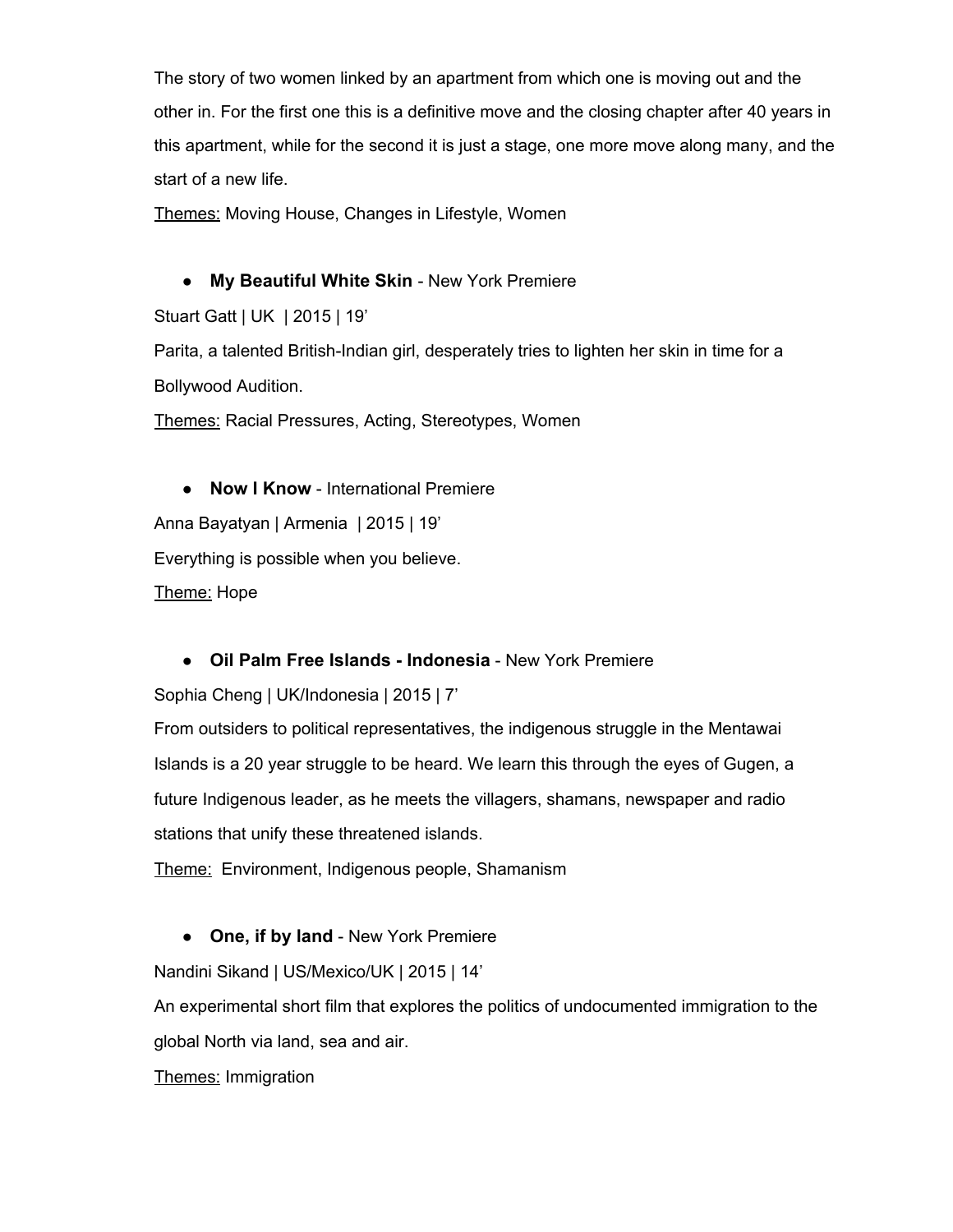#### ● **Plus!** World Premiere

Sandra Chuma and Kalisha Whitman | USA | 2015 | 25'

In the fashion industry, the majority are the minority. 'Plus-size' is virtually invisible in mainstream fashion, despite the fact that 65 percent of American women are size 14 or larger. PLUS! tells the story of five women trying to change that.

Theme: Plus Size Models, Women

### **• Reclaiming Pakistan** - New York Premiere

Lisa Donato | USA/Pakistan | 2015 | 8'

A civil rights activist, Mohammad Jibran Nasir, sparks a social revolution after almost 140 children were killed in the Peshawar Army School tragedy.

Themes: Activism, Revolution, Pakistan

**• Shattered** - New York Premiere

David Hovan | Canada/Armenia | 2015 | 10'

Memories of war and chaos forged in a man's psyche, haunt him during a church service. Themes: War, PTSD

### ● Streamline Your Care<sup>™</sup> - New York Premiere

Sarah Bullion | USA | 2014 | 5'

Congress has found a way to make women's healthcare affordable, efficient and

convenient for everyone... except the patient.

Themes: Health Care, Women, US Congress

### **• The Milk Man** - New York Premiere

Amitabh Joshi | USA/ Nepal | 2015 | 10'

Kedar Phuyal's entire house collapsed during the earthquake on April 25th, 2015. He was forced to move his entire family into a small shed only a few hundred feet away from the remnants of his old home.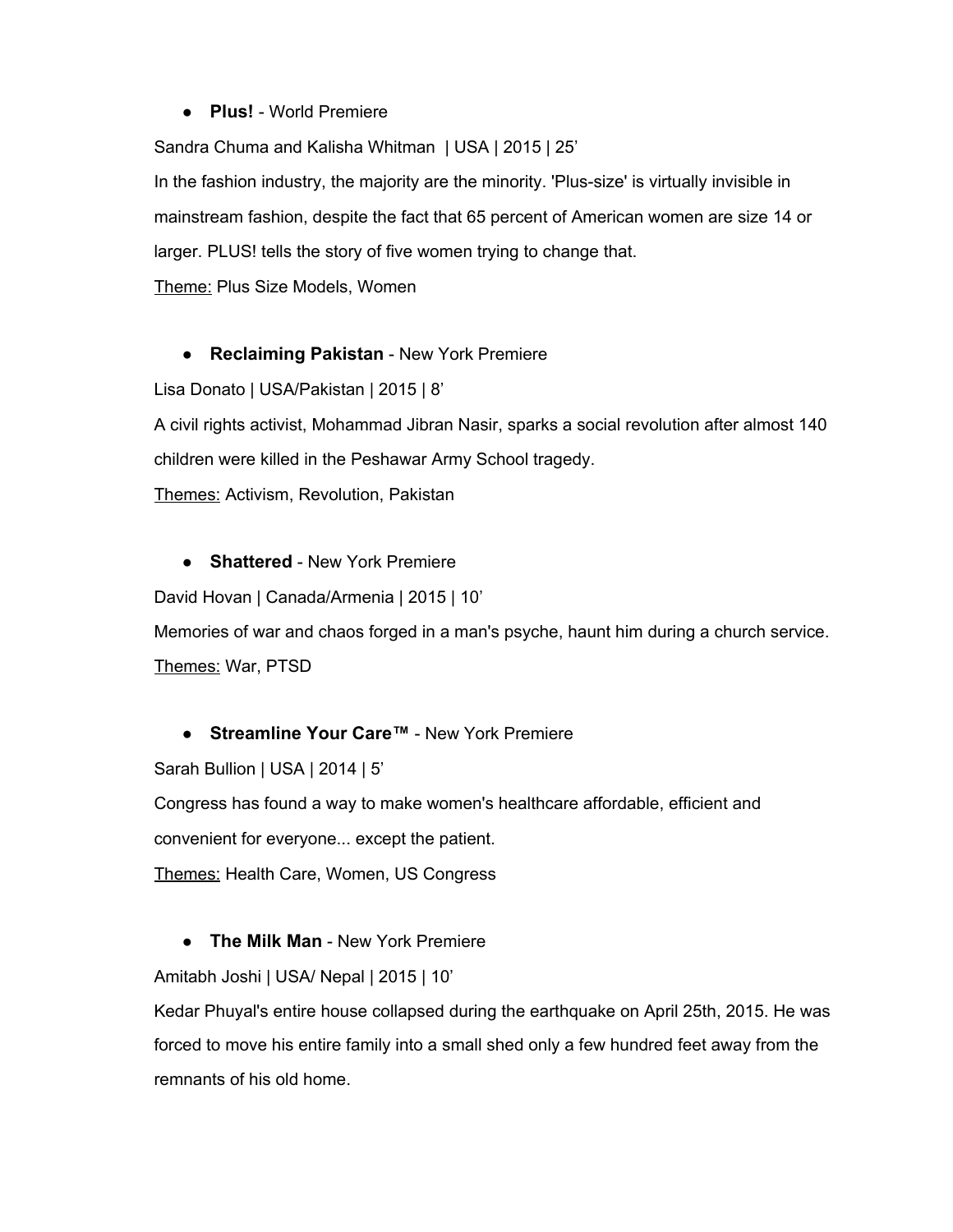## ● **The Tent** US Premiere

Stratos Gabrielidis | France | 2014 | 8'

Marc, picks up his five years old daughter Lula at his ex wife's place for the holidays. Despite the economic crisis, his unemployment, and the fact that he is totally broke, he wants to keep his promise to Lula; to take her to the sea...

Themes: Single parents, Economic hardship, Self determination

## **• The Wheel** - North American Premiere

Daniele Esposito | Italy | 2015 | 15'

It is early morning and Andrea is driving his car half asleep. For a split second he does not notice a cyclist and runs him over. Andrea gets out to help the victim, but as no one witnessed the accident…

Themes: Medical assistance, Ethics, Karma

**• Three** - World Premiere

Jane Wells | USA/Syria | 2015 | 15'

A solemn documentation of the true cost of war. The word refugee anonymizes the Syrians who have fled the violent civil war, making it easy to stay detached from the human price of the conflict.

Themes: Middle East, Refugees, Syria

# **• Two and Twenty Troubles** - New York Premiere

Victor Ilyukhin | USA/Russia | 2015 | 21'

Anthony Lopez and Rachel Handler, two disabled actors (both amputees), intend to restart their career after a long hiatus. Both meet each other at the Nicu's Spoon Theater a company whose mission is to give an opportunity to both disabled and non-disabled actors of various ages, gender, races and cultural backgrounds alike.

Themes: Disability, Overcoming Fears, Acting